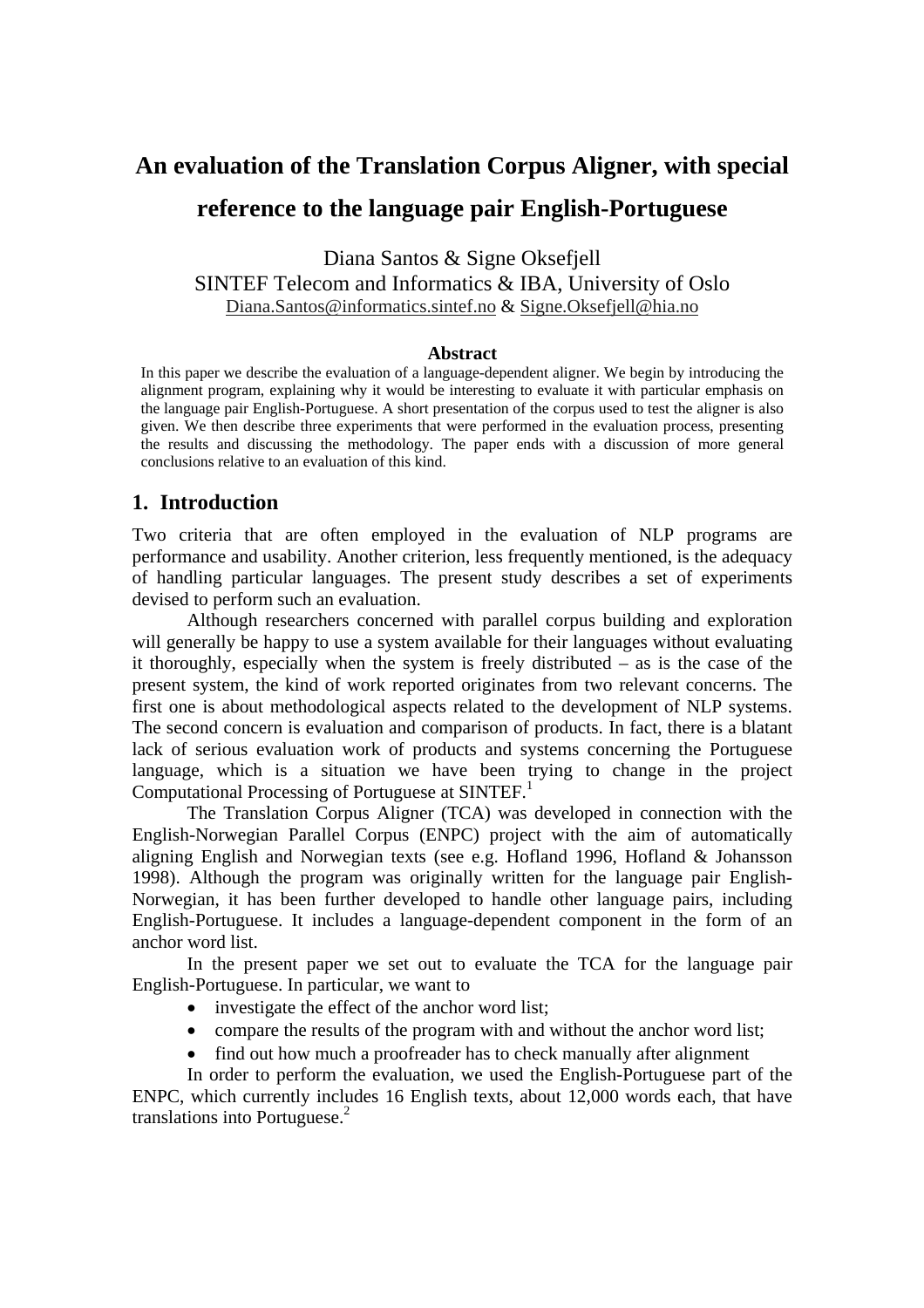## **2. A short description of the TCA**

The alignment program automatically matches original sentences with their translations. In the process of linking corresponding sentences, the program makes use of an anchor word list that contains word pairs of the languages in question. The one used here was not originally made for Portuguese and English, but was adapted from the English-Norwegian anchor word list. In the alignment process, a value is given to the combination of sentences based on matches in the word list. The program goes through the texts and reads chunks of sentences in each language, resulting in matrices in which the program seeks the highest values for a match between sentences. In addition to the anchor word list, these values depend on the number of characters within the sunits/sentences in each language, on special characters (such as ?!;, etc.), on proper names, and on cognates. One of the strengths of the program is that it does not require any preprocessing in the form of "hard regions", e.g. paragraph alignment, and therefore can get back on track after an alignment error (or in spite of a translation discrepancy).

To take an example, we could imagine the following chunks of text to be aligned:

|                                                                                                                                                                                                                                                                                                                                                                    | English original (extract from Doris Lessing's Portuguese translation by Bernardette Pinto Leite                                                                                                                                                                                                                                                                                                                                                                                                                                                                                                                                                                           |
|--------------------------------------------------------------------------------------------------------------------------------------------------------------------------------------------------------------------------------------------------------------------------------------------------------------------------------------------------------------------|----------------------------------------------------------------------------------------------------------------------------------------------------------------------------------------------------------------------------------------------------------------------------------------------------------------------------------------------------------------------------------------------------------------------------------------------------------------------------------------------------------------------------------------------------------------------------------------------------------------------------------------------------------------------------|
| <i>The Good Terrorist</i> )                                                                                                                                                                                                                                                                                                                                        |                                                                                                                                                                                                                                                                                                                                                                                                                                                                                                                                                                                                                                                                            |
| said, "I wonder if they will accept us?" $\langle s \rangle$ perguntou: $\langle s \rangle \langle p \rangle$<br>them." $\langle$ s> $\langle p \rangle$<br>$\langle p \rangle \langle s \rangle$ She had withstood the test on her, that<br>bony pain, and he let her wrist go and went on to aceitarmos a eles. $\langle$ s> $\langle$ p><br>the door. $\lt$ /s> | $\langle$ s>She faced him, undefiant but confident, and $\langle$ p> $\langle$ s>Ela encarou-o, sem desafio mas confiante, e<br>$\langle$ s>And, as she had known he would, he said, "It $\langle$ p> $\langle$ s>— Achas que nos aceitam? $\langle$ /s> $\langle$ /p><br>is a question of whether we will accept $ \langle p \rangle \langle s \rangle$ & mdash; E, conforme sabia que Jasper<br>responderia, este retorquiu:<br>$\langle p \rangle \langle s \rangle$ & mdash; É tudo uma questão de nós os<br><p><s>Alice resistira ao teste sobre a sua pessoa, à<br/>dor óssea, e ele largou-lhe o pulso e dirigiu-se para a<br/>porta.<math>\lt</math>/s&gt;</s></p> |
|                                                                                                                                                                                                                                                                                                                                                                    | $\mathbf{F}^*$ and $\mathbf{F}$ and $\mathbf{F}$ and $\mathbf{F}$ and $\mathbf{F}$ and $\mathbf{F}$ and $\mathbf{F}$ and $\mathbf{F}$ and $\mathbf{F}$ and $\mathbf{F}$ and $\mathbf{F}$ and $\mathbf{F}$ and $\mathbf{F}$ and $\mathbf{F}$ and $\mathbf{F}$ and $\mathbf{F}$ and $\mathbf{F}$ an                                                                                                                                                                                                                                                                                                                                                                          |

*Figure 1.* Texts to be aligned

We would expect that some words in the English extract would match some of the Portuguese words in the anchor word list; these matches would in turn enhance the possibility of the program linking the correct sentences. For the second English sentence in the extract above, for instance, we will get the following matches in the word list: $3$ 

and e is, 's / é, está question\* / pergunt\*, quest\* we nós accept\* aceit\* them / lhes, os, as

The TCA assigns a unique identification to each s-unit with its corresponding sunit(s) in the translation. When the original sentence has only one corresponding sentence in the translation, we get a 1:1 correspondence. When the original sentence has been translated into two sentences, we get a 1:2 correspondence:

<s id=DL2.1.s16 corresp='DL2TP.1.s17 DL2TP.1.s18'>And, as she had known he would, he said, "It is a question of whether we will accept them."</s>

<s id=DL2TP.1.s17 corresp=DL2.1.s16>&mdash; E, conforme sabia que Jasper responderia, este retorquiu:</s>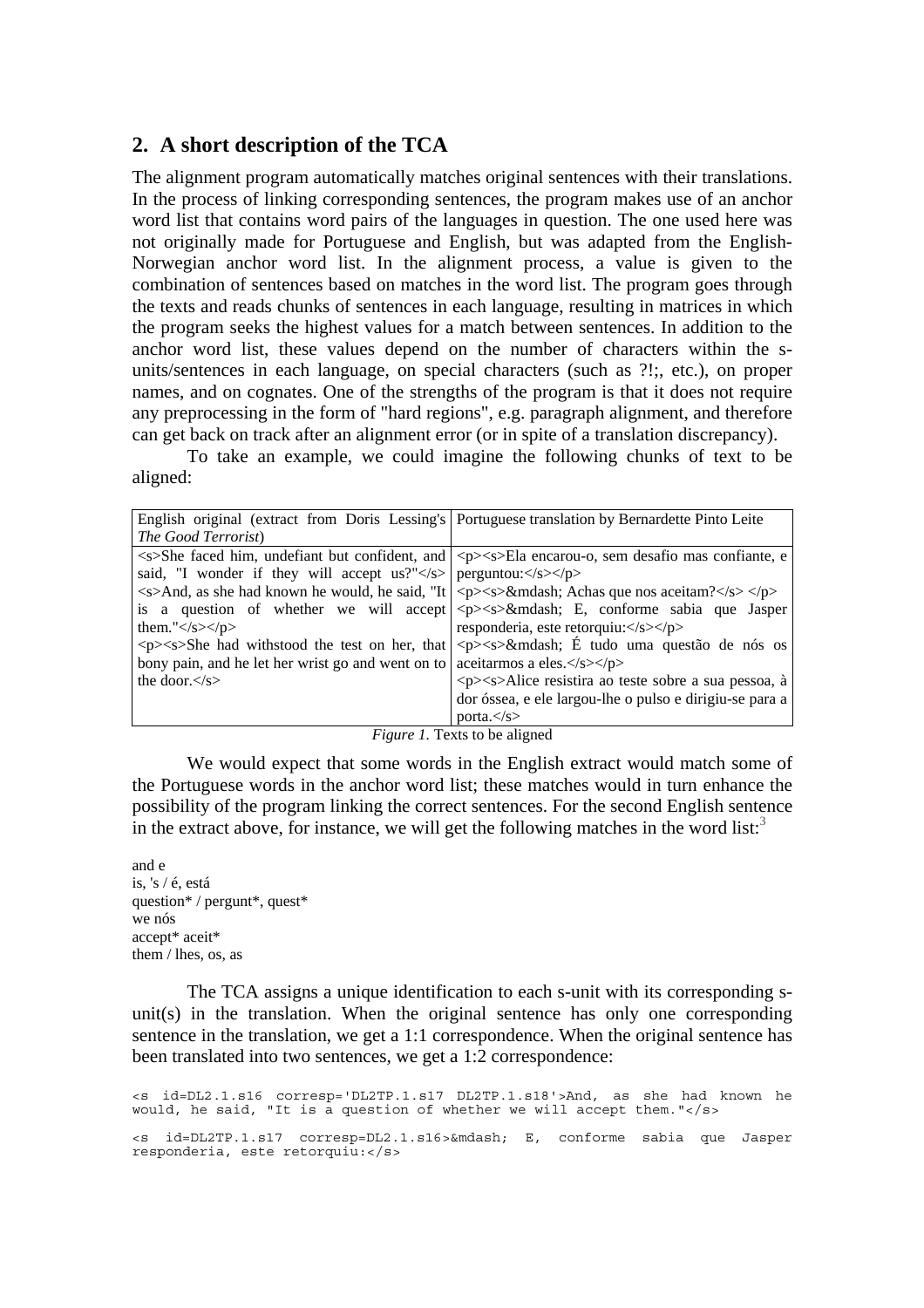```
<s id=DL2TP.1.s18 corresp=DL2.1.s16>&mdash; É tudo uma questão de nós os 
aceitarmos a eles.</s>
```
Each text has a unique code, normally starting with the authors' initials, e.g. a text by Doris Lessing has a code DLx. All texts will be referred to by their code.

#### **3. Human intervention required**

The program handles 1:1, 1:2, and 1:0 correspondences, i.e. one s-unit matching one, two or zero s-units in the translation; the latter two have to be checked manually. The remaining matrices, containing 1:1 correspondences only, are assumed to be correct and are not systematically checked. Hence, the file that is proofread only includes matrices that do not contain 1:1 correspondences throughout.

Table 1 shows the percentage of matrices that the proofreader has to check, an average of 48.8%, for the 16 English-Portuguese texts. This apparently discouraging percentage needs some explanation since it does not reflect the actual manual intervention that takes place. The picture becomes skewed simply because we immediately associate half of the matrices with half of the sentences in a text. This is not the case, however. Each matrix contains approximately 10-12 sentence pairs, and as will be shown in the matrix below (Figure 2), the proofreader will only have to investigate the s-units that are not 1:1 correspondences. This is to say that although the proofreader has to investigate almost half of the matrices, he will not have to investigate half of the text/s-units, but merely a small percentage.

| Text             | Matrices in<br>output file <sup>4</sup> | Matrices<br>to check | $\%$ |
|------------------|-----------------------------------------|----------------------|------|
|                  |                                         |                      |      |
| ABR1             | 120                                     | 78                   | 65   |
| AH1              | 131                                     | 98                   | 74   |
| AT1              | 113                                     | 30                   | 27   |
| BC1              | 94                                      | 39                   | 41   |
| DL1              | 90                                      | 54                   | 60   |
| DL <sub>2</sub>  | 139                                     | 100                  | 72   |
| FF1              | 88                                      | 76                   | 86   |
| JB1P             | 97                                      | 32                   | 33   |
| JB1PP            | 97                                      | 32                   | 33   |
| JH1              | 61                                      | 20                   | 33   |
| MA1              | 74                                      | 6                    | 8    |
| NG1              | 74                                      | 37                   | 50   |
| PDJ3             | 108                                     | 49                   | 45   |
| RDO <sub>1</sub> | 143                                     | 52                   | 36   |
| ST1              | 128                                     | 87                   | 68   |
| WB1              | 87                                      | 12                   | 14   |
| Total            | 1,643                                   | 802                  | 48.8 |

*Table 1*. Number of matrices to check

To take an example, three of the sentence pairs in the matrix in Figure 2 have to be manually checked, and if necessary, corrected. This can be seen from the low values given in the diagonal of the matrix below (top left to bottom right). Moreover, the numbers below the matrix reflect this; the English sentence 4, for instance, is said to correspond to 0, sentence 5 to Portuguese sentences 4+5, etc. It can be seen, then, that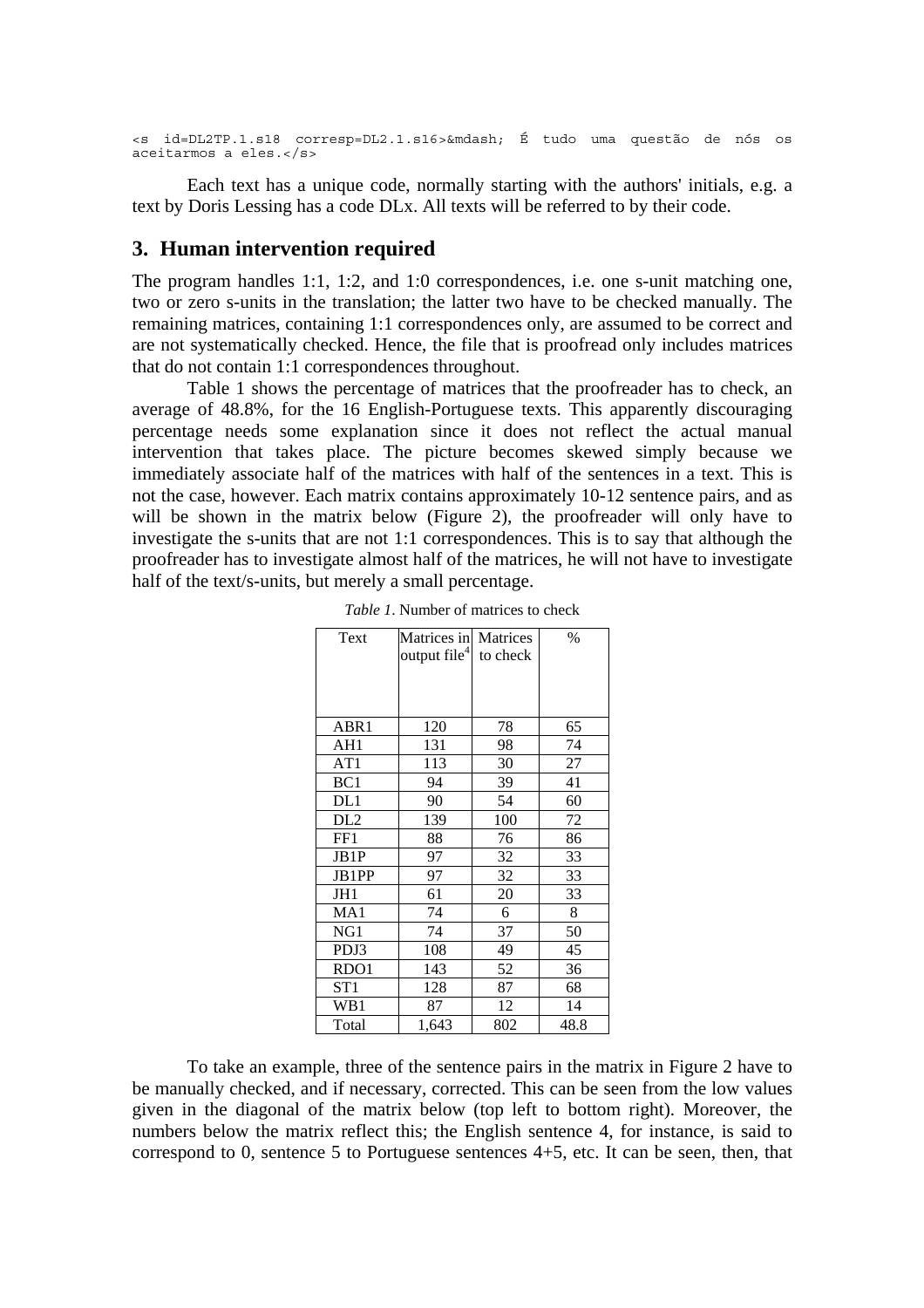sentence 4 in the English original is not linked to any sentence in the translation, and wrongly so. We will therefore have to match it to the translation – sentence 3 in Portuguese – manually, correcting the alignment to a 1:2 correspondence. The other two 1:2 correspondences found in the matrix did not have to be corrected.

84 20 71 51 23 56 48 106 133 51 2 3 4 5 6 7 8 9 10 Port. trans. ------------------------------------------------ *1 97* I **6** 0 1 2 0 0 0 2 1 1 *2 18* I 1 **2** 0 0 0 0 0 1 0 0 *3 58* I 2 0 **0** 1 0 1 0 2 2 0 *4 7* I 0 0 0 **0** 0 0 0 0 0 0 *5 78* I 2 0 1 **4 3** 1 2 3 1 0 *6 85* I 3 1 1 4 2 **2 6** 3 1 3 *7 96* I 2 2 1 3 1 2 1 **7** 2 1 *8 124* I 1 0 0 1 0 1 0 4 **6** 0  *9 51* I 1 0 1 2 1 2 2 1 1 **2** *10 164* I 1 1 1 4 2 2 2 6 2 **<sup>0</sup>** • Eng. orig. 1,1 2,2 3,3 4,0 5,4+5 6,6+7 7,8 8,9 9,10 --------------------------------------------------------------------------- 1: <s>For her part she did not have to be told that she was wearing <hi rend=italic>her look</hi>, described by him as silly.</s> (DL2.1.11) 1: <s>Quanto a ela, sabia que estava com o <hi rend=italic>seu olhar</hi>, que ele descrevia como de aparvalhado.</s></p> (DL2TP.1.12) --------------------------------------------------------------------------- 2: <s>"Stop it," he ordered.</s> (DL2.1.12) 2: <p><s>&mdash; Pára &mdash; ordenou ele.</s> (DL2TP.1.13) --------------------------------------------------------------------------- 3: <s>His hand shot out, and her wrist was encircled by hard bone.</s> (DL2.1.13) 3: <s>Estendendo a mão, apertou com força o pulso da rapariga, causando-lhe dor.</s></p> (DL2TP.1.14) --------------------------------------------------------------------------- 4: <s>It hurt.</s> (DL2.1.14) --------------------------------------------------------------------------- 5: <s>She faced him, undefiant but confident, and said, "I wonder if they will accept us?"</s> (DL2.1.15) 4: <p><s>Ela encarou-o, sem desafio mas confiante, e perguntou:</s></p>  $(DI.2TP.1.15)$ 5: <p><s>&mdash; Achas que nos aceitam?</s></p> (DL2TP.1.16) --------------------------------------------------------------------------- 6: <s>And, as she had known he would, he said, "It is a question of whether we will accept them." $\langle$  s> $\langle$  p> (DL2.1.16) 6: <p><s>&mdash; E, conforme sabia que Jasper responderia, este retorquiu:</s></p> (DL2TP.1.17) 7:  $<\pmb{p}$  < $\pmb{s}$ > & mdash; É tudo uma questão de nós os aceitarmos a eles. $<$ / $\pmb{s}$  > </p> (DL2TP.1.18)  $-$  7: <p><s>She had withstood the test on her, that bony pain, and he let her wrist go and went on to the door. $\langle$ /s> (DL2.1.17) 8: <p><s>Alice resistira ao teste sobre a sua pessoa, à dor óssea, e ele largou-lhe o pulso e dirigiu-se para a porta.</s> (DL2TP.1.19) --------------------------------------------------------------------------- 8: <s>It was a front door, solid and sure of itself, in a little side street full of suburban gardens and similar comfortable houses.</s> (DL2.1.18) 9: <s>Era uma porta de entrada sólida, segura, situada numa ruazinha

secundária com jardins de subúrbios e casas semelhantemente confortáveis.</s> (DL2TP.1.20)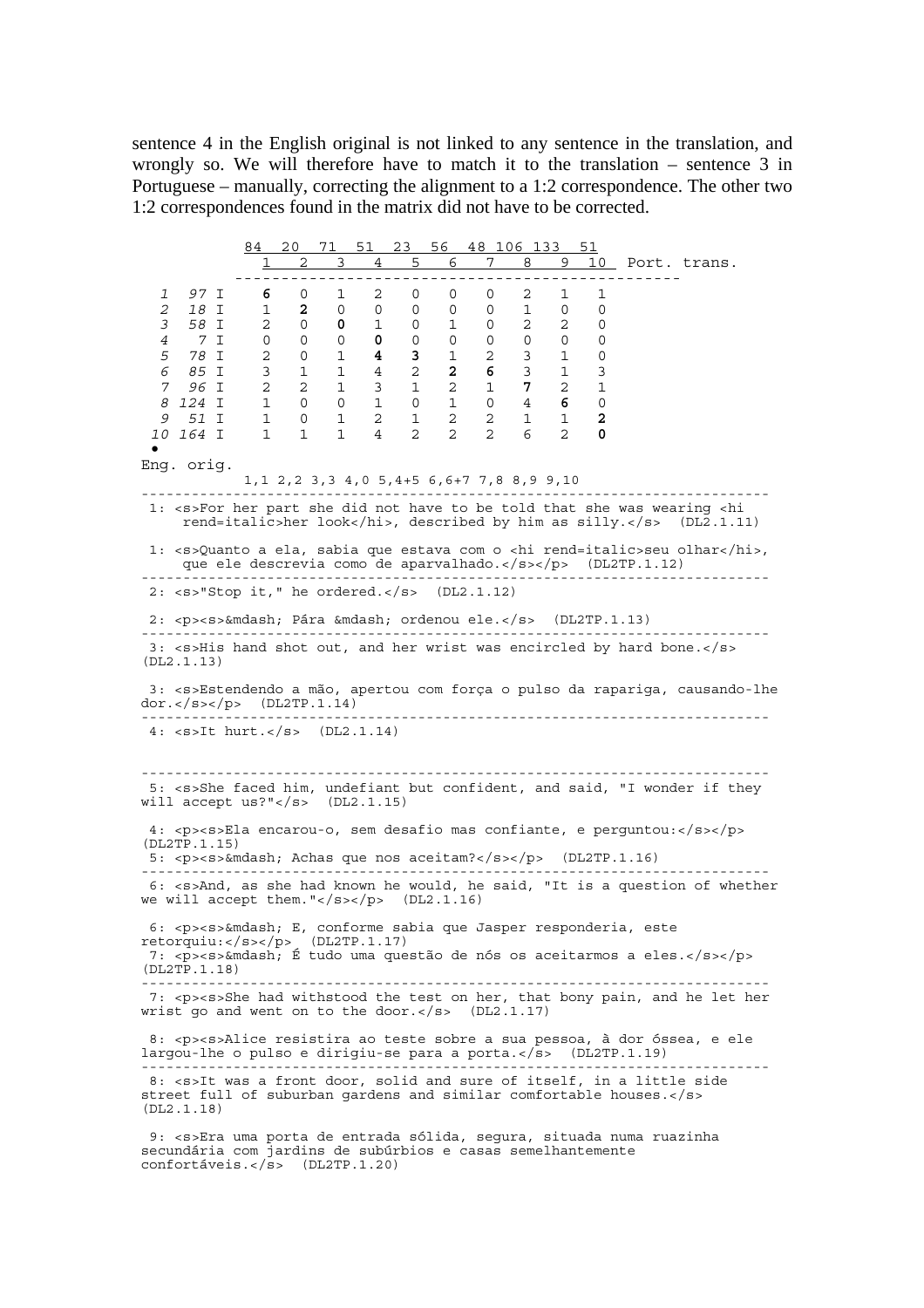```
--------------------------------------------------------------------------- 
9: <s>They did not have slates missing and broken windows.</s></p>
(DL2.1.19) 
10: <s>Não lhes faltavam telhas nem tinham vidros partidos.</s></p> 
(DL2TP.1.21) 
--------------------------------------------------------------------------- 
          Figure 2. Example of a matrix calculated by the Translation Corpus Aligner<sup>5</sup>
```
After the percentage of matrices to be checked had been calculated, the next step was to find out how many corrections one actually had to make. Table 2 gives the percentages of corrections that were made after alignment.

Table 2 presents, for each text, the number of s-units that need to be corrected after alignment with the anchor word list. Since not all s-units have actually been inspected by the proofreader (the percentage of matrices was shown in Table 1), the two rightmost columns give the number of s-units inspected manually, and the corresponding correction percentage.

| Text             | Correctio      | Total     |                         | Corrected s-Number of Corrected |            |
|------------------|----------------|-----------|-------------------------|---------------------------------|------------|
|                  | ns             | number of | units $%$ of s-units in |                                 | s-units (% |
|                  |                | s-units   | total)                  | the matrices of                 |            |
|                  |                |           |                         | inspected <sup>6</sup>          | inspected) |
|                  |                |           |                         |                                 |            |
| ABR1             | 33             | 1,139     | 2.9                     | 740                             | 4.4        |
| AH1              | 42             | 1,263     | 3.3                     | 934                             | 4.5        |
| AT1              | 19             | 1,102     | 1.7                     | 297                             | 6.4        |
| BC1              | 25             | 893       | 2.8                     | 366                             | 6.8        |
| DL1              | 11             | 855       | 1.3                     | 513                             | 2.1        |
| DL <sub>2</sub>  | 61             | 1,307     | 4.7                     | 941                             | 6.5        |
| FF1              | 48             | 713       | 6.7                     | 613                             | 7.8        |
| JB1P             | 12             | 934       | 1.3                     | 308                             | 3.9        |
| JB1PP            | 23             | 927       | 2.5                     | 305                             | 7.5        |
| JH1              | 15             | 584       | 2.6                     | 192                             | 7.8        |
| MA1              | $\overline{2}$ | 730       | 0.3                     | 58                              | 3.4        |
| NG1              | 12             | 702       | 1.7                     | 351                             | 3.4        |
| PDJ3             | 14             | 1,041     | 1.3                     | 468                             | 3.0        |
| RDO <sub>1</sub> | 42             | 1,396     | 3.0                     | 502                             | 8.4        |
| ST <sub>1</sub>  | 50             | 1,204     | 4.2                     | 818                             | 6.1        |
| WB1              | 5              | 727       | 0.7                     | 101                             | 5.0        |
| Average          |                |           | 2.9                     |                                 | 5.5        |

*Table 2.* Number of corrected s-units after running the program with the anchor list

We see that the proofreader has to make changes in about 5.5% of the s-units inspected, which corresponds to about 2.9% of all s-units present in the corpus. Again it should be pointed out that the number of s-units found in the matrices that are inspected is considerably lower than the number of s-units actually inspected.

## **4. The importance of the anchor word list**

We now proceed to evaluate the importance of the anchor word list, by comparing the amount of revision and modification required when running the alignment program with and without language specific information (that is, with an empty anchor list). In order to estimate the differences, we ran the program with and without the anchor word list and then compared automatically the differences with the final (post-edited) version.

*Table 3.* Number of differences in the alignment of English-Portuguese texts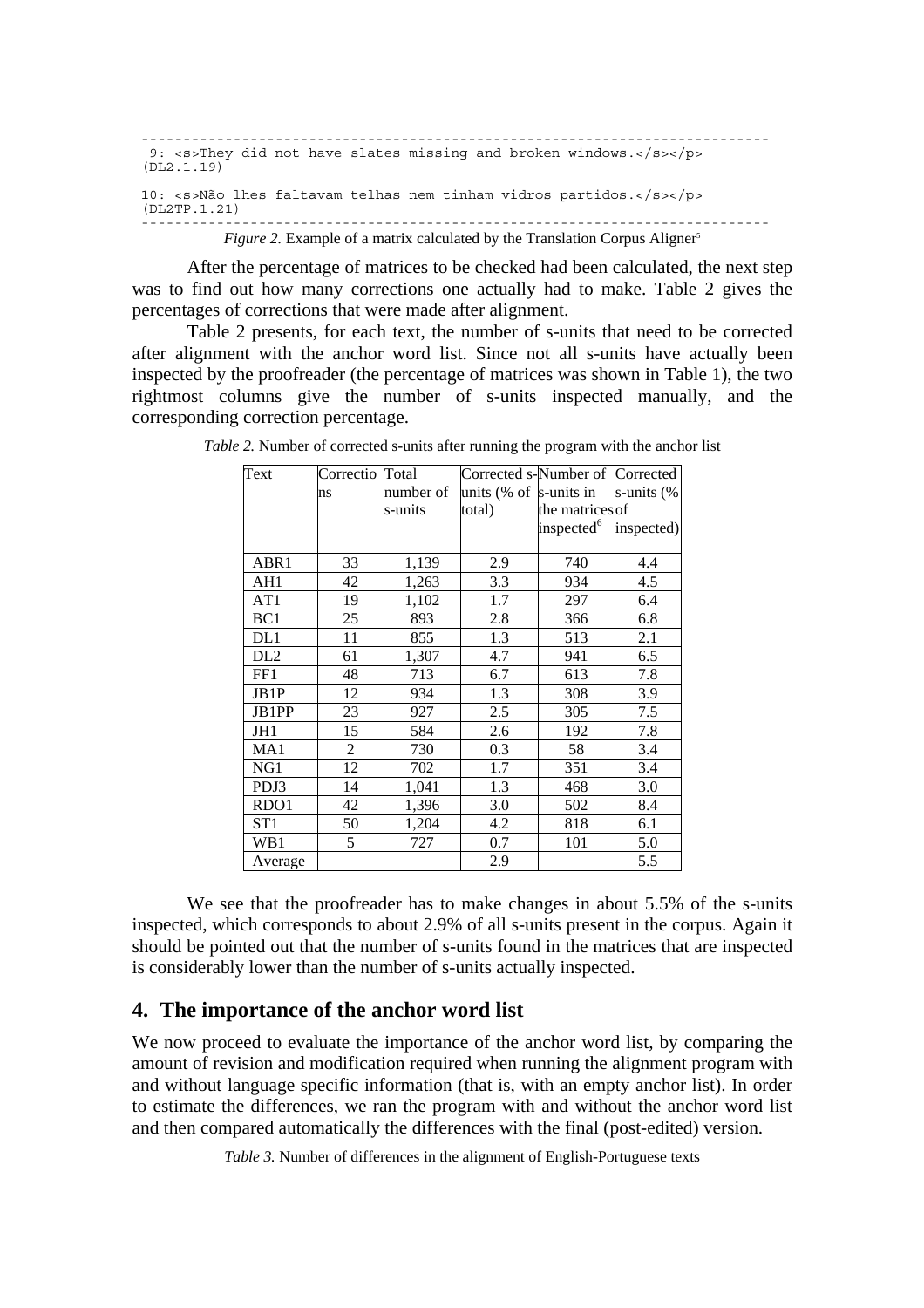| Text             | No. of                   | No. of              | No. of                   | No. of      |
|------------------|--------------------------|---------------------|--------------------------|-------------|
|                  | "skips" <sup>7</sup>     |                     | differences differences  | differences |
|                  |                          | (final              | (final version (with vs. |             |
|                  |                          | version vs. vs. raw |                          | w/o anchor  |
|                  |                          |                     | raw version version w/o  | word list)  |
|                  |                          |                     | with anchor anchor word  |             |
|                  |                          | word list)          | list)                    |             |
| ABR1             | 8                        | 33                  | 139                      | 126         |
| AH1              | 3                        | 44                  | 111                      | 88          |
| AT1              | $\overline{\mathcal{L}}$ | 27                  | 38                       | 39          |
| $BC1*$           | $\overline{c}$           | 38                  |                          |             |
| DL1              | $\overline{c}$           | 14                  | 31                       | 30          |
| $DL2*$           | 6                        | 64                  |                          |             |
| $FF1*$           | 22                       | 60                  |                          |             |
| $JB1P*$          | 3                        | 18                  |                          |             |
| JB1PP            | 5                        | 31                  | 45                       | 50          |
| JH1              | $\overline{c}$           | 25                  | 19                       | 35          |
| MA1              | $\boldsymbol{0}$         | $\overline{4}$      | 12                       | 14          |
| $NG1*$           | 0                        | 15                  |                          |             |
| PDJ3             | $\overline{c}$           | 19                  | 11                       | 26          |
| RDO <sub>1</sub> | $\overline{c}$           | 67                  | 72                       | 65          |
| $ST1*$           | 3                        | 68                  |                          |             |
| WB1              | 8                        | 6                   | 14                       | 9           |

The results are shown in Table 3. The texts marked with a star (six out of sixteen) could not be aligned without the anchor word list. Further, Table 3 shows the differences between the final, proofread versions of the ENPC texts and the versions with and without the anchor word list prior to revision.<sup>8</sup>

Due to the simplicity of the (programming) approach (only comparing the target part), missing s-units in the Portuguese translations, such as the (rare) example in Figure 3, were not identified:

```
6: <s>If we got married, we could no longer go back, whether we wanted to or 
not.</s> (ABR1.1.1.242) 
  6: <s>Se nos casássemos, não poderíamos mais voltar, quer quiséssemos ou 
não.</s> (ABR1TP.1.247) 
                           --------------------------------------------------------------------------- 
 7: <s>Neither he nor I.</s> (ABR1.1.1.243) 
                                                       --------------------------------------------------------------------------- 
 8: <s>He white; I coloured.</s> (ABR1.1.1.244) 
 7: <s>Ele era branco, eu mestiça.</s> (ABR1TP.1.248) 
---------------------------------------------------------------------------
 Figure 3. Example of missing Portuguese translation, overlooked by the compara alinhamento.pl
                                          program
```
It is clear that the English-Portuguese anchor word list does help the alignment program and reduces the number of changes to be made by the proofreader, though perhaps not as markedly as one might expect. However, the fact that 6 out of the 16 texts did not make it through alignment indicates that the program to a large extent depends on the anchor word list, and not only on the other factors mentioned in Section 2.

By using the anchor word list, the percentage of sentences to be corrected drops from 4 to 2% of all the sentences that are manually inspected (which, in turn, can be considered approximately one eighth of all sentences). Again, let us stress that the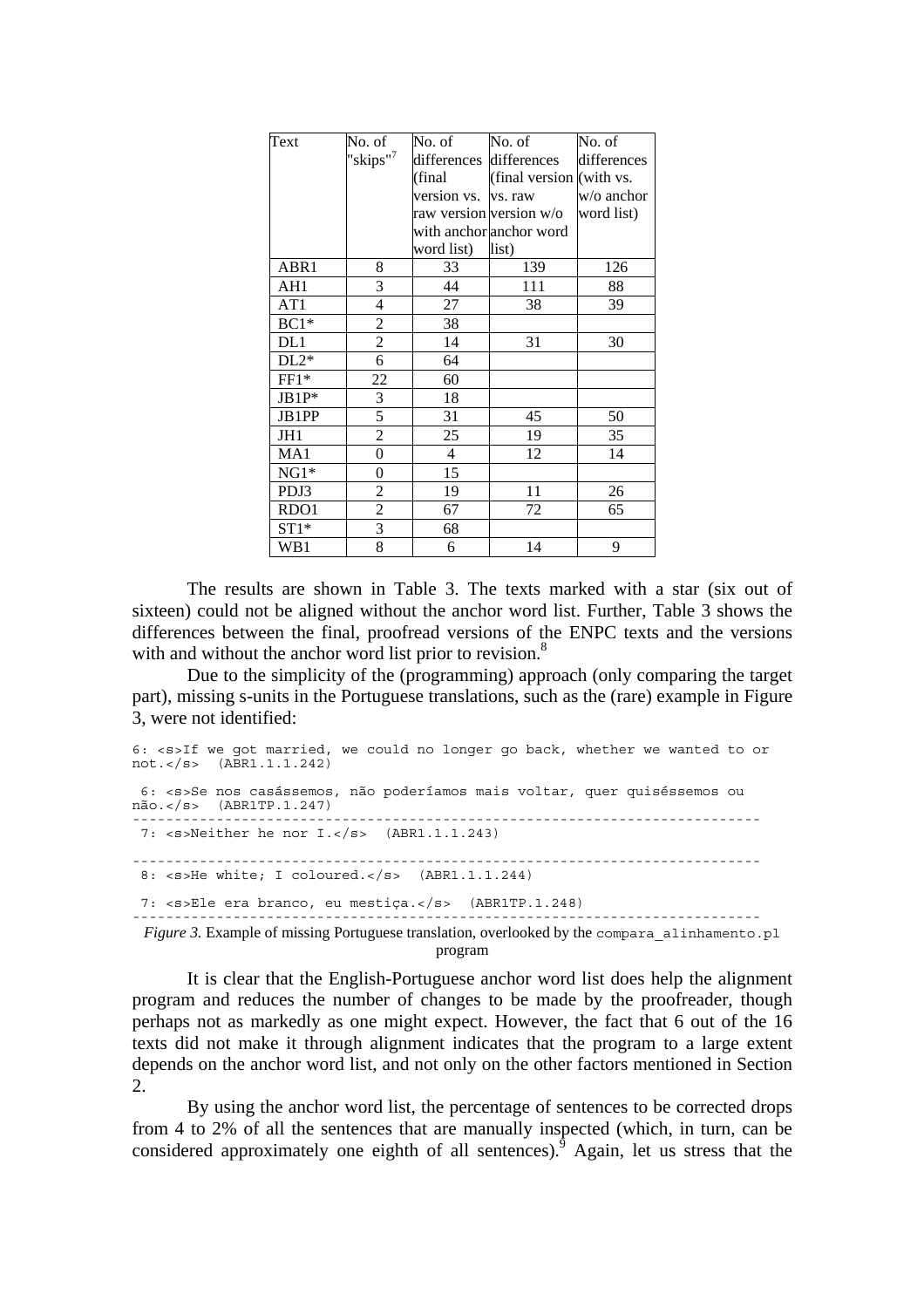anchor word list was not originally made for the language pair English-Portuguese. Neither of the anchor word lists was corpus driven; the original anchor list, for English-Norwegian, was manually encoded based on the intuition of the linguists working on the ENPC previous to the choice of the actual texts. $^{10}$ 

## **5. Considering the anchor word list in detail**

Would more attention to the English-Portuguese pair pay off? What would one do in order to optimize the performance for this language pair, and what would be the net gain? This is what we set out to test in the next step.

We have thus created a program which, for each English source text and its corresponding Portuguese translation, counts

- the number and percentage of the English anchor entries in the English text
	- compared to the entries in the anchor list
	- in terms of the s-units the matches refer to
- the number and percentage of the Portuguese anchor entries in the Portuguese text
	- compared to the entries in the anchor list
	- compared to the total number of target s-units
- the actual successful matches (i.e., the cases where both members of the anchor pair occur in a translation pair)
- the ratio of successful matches vs. all possible matches
	- in terms of the occurrences of the source member of the anchor list
	- in terms of the occurrences of the target member of the anchor list

In order to compute these numbers, several decisions have to be made:

First of all, the anchor word list is unwrapped from the source side, i.e., the cases of A,B / C are transformed into A / C and B / C, resulting in 1,022 pairs (from an original anchor list containing 882 lines). On the other hand, this is not done for the Portuguese side, since it is understood that E / F, G would succeed in either case. In Figure 4, we provide some illustration of what the unwrapping does:  $11$ 

| is, 's $/$ é, está                                                                    | 's / $((\acute{e})$ $(\acute{e})$ stá)                                                                                                                                                                                                                                                                                                                                                                                                                                                                                                          |
|---------------------------------------------------------------------------------------|-------------------------------------------------------------------------------------------------------------------------------------------------------------------------------------------------------------------------------------------------------------------------------------------------------------------------------------------------------------------------------------------------------------------------------------------------------------------------------------------------------------------------------------------------|
|                                                                                       | is $/ ((\acute{e})$ (está))                                                                                                                                                                                                                                                                                                                                                                                                                                                                                                                     |
| English* / ingl*                                                                      | English. $* /$ ingl. $*$                                                                                                                                                                                                                                                                                                                                                                                                                                                                                                                        |
| became, becom <sup>*</sup> / torn <sup>*</sup> , volt <sup>*</sup> , fic <sup>*</sup> | became / $((\text{torn.}) \times  (\text{volt.}) \times  (\text{fic.}) \times  (\text{fac.}) \times  (\text{tor.}) \times  (\text{tor.}) \times  (\text{fact.}) \times  (\text{tor.}) \times  (\text{tor.}) \times  (\text{tor.}) \times  (\text{tor.}) \times  (\text{tor.}) \times  (\text{tor.}) \times  (\text{tor.}) \times  (\text{tor.}) \times  (\text{tor.}) \times  (\text{tor.}) \times  (\text{tor.}) \times  (\text{tor.}) \times  (\text{tor.}) \times  (\text{tor.}) \times  (\text{tor.}) \times  (\text{tor.}) \times  (\text$ |
|                                                                                       | becom.*/ $((\text{torn.*)} (\text{volt.*)} (\text{fic.*)})$                                                                                                                                                                                                                                                                                                                                                                                                                                                                                     |
| has, have, 've / tenho, tens, tem, temos, têm                                         | has $/((\text{tenho}) (\text{tens}) (\text{tem}) (\text{temos}) (\hat{\text{tem}}))$                                                                                                                                                                                                                                                                                                                                                                                                                                                            |
|                                                                                       | have / ((tenho) (tens) (tem) (temos) (têm))                                                                                                                                                                                                                                                                                                                                                                                                                                                                                                     |
|                                                                                       | 've / ((tenho) (tens) (tem) (temos) (têm)) <sup>12</sup>                                                                                                                                                                                                                                                                                                                                                                                                                                                                                        |
| $7^*$ , seven / $7^*$ , sete                                                          | $7.*$ : ((7.*) (sete))                                                                                                                                                                                                                                                                                                                                                                                                                                                                                                                          |
|                                                                                       | seven: $((7.*) $ (sete))                                                                                                                                                                                                                                                                                                                                                                                                                                                                                                                        |

*Figure 4.* Original and modified anchor list

Then, pattern matching is done so that the matches are only counted in word contexts. Parts of words were not counted as successful matches (so *are* does not succeed in *mare*, for example), except when the pattern expression explicitly says so (like in *becom\**).

In addition, the matching ignores case. This is justified due to the low probability of occurrence of non-capitalized instances of words that require capitalization (such as \**english* or \**inglaterra*).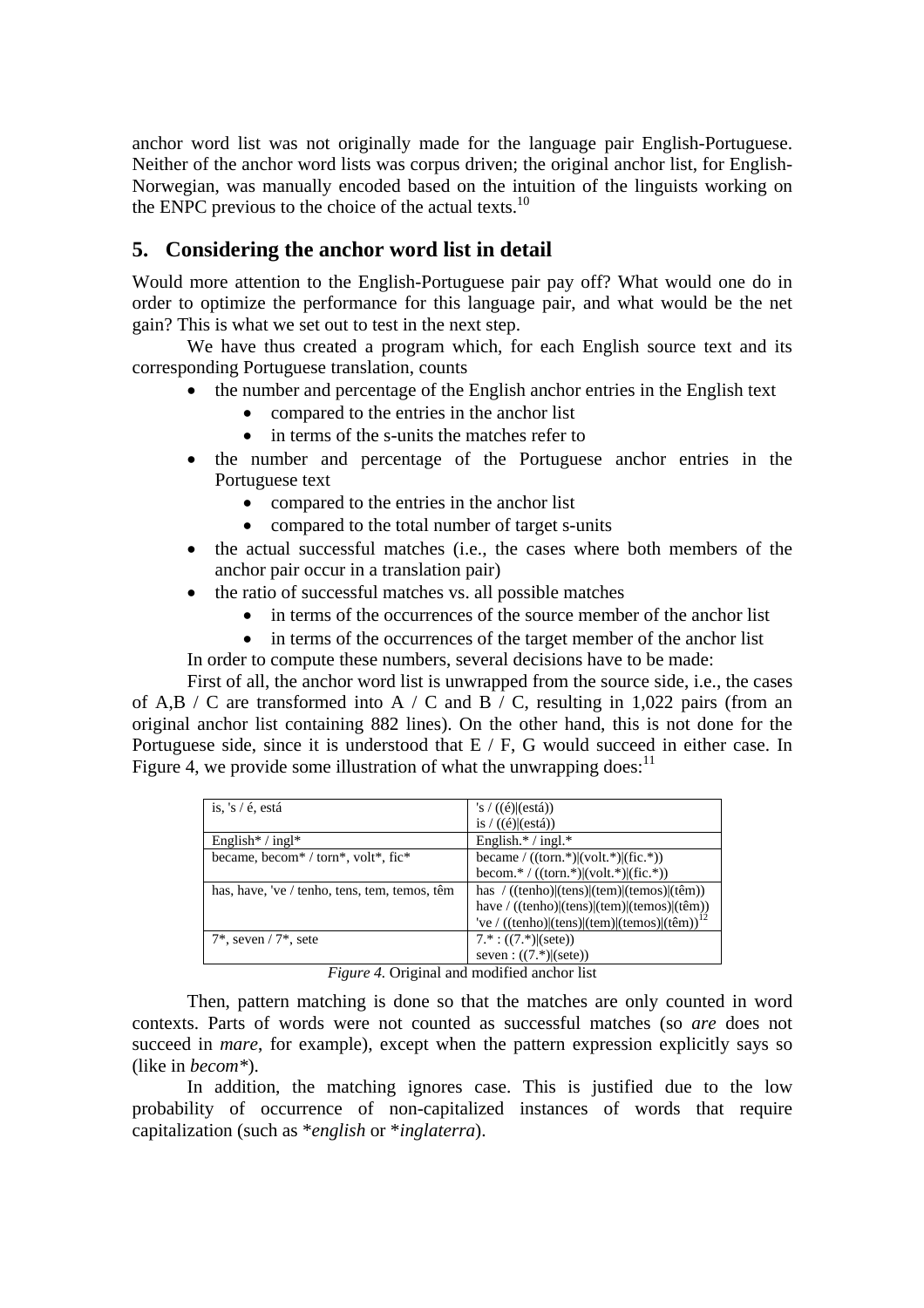The most important decision, as well as the one which may be less obvious, is that we only count 1:1 matches as being successful. That is, "successful pairs" in Table 4 below include only those in which the source member is found in a source s-unit which has **one** single sentence corresponding to it and in which, moreover, (one of) the target member(s) of the anchor word list is found. The reason for this restrictive computation of anchor list successes is twofold: If mappings of 1:2 or 1:3 were found,

- they would have been subjected to the revisor's consideration anyway
- it would be considerably more difficult to quantify both the success (should one use a pondered average of target s-units instead of natural numbers?) and the usefulness of the information in the anchor word  $list^{13}$

Finally, it should be noted that the anchor list included the entry *&mdash* / *&mdash*, which might not look specific to the English-Portuguese pair. However, some punctuation – and its translation – is language specific (Santos, 1998b), and therefore the anchor pair including *&mdash* was kept in the list for evaluation.<sup>14</sup>

## **5.1 Looking at the occurrences of anchor items in the corpus**

Table 4 presents the quantitative results for each pair of texts. As far as the English matches are concerned, the first column displays how many members of the anchor list are actually present in the source text (the percentage relative to the total number of anchor pairs is given in the second column). The number of occurrences in the text of the source expressions of the anchor word list is given in the third column under "English matches". The number of different (target) s-units corresponding to some match of the English expressions in the source text is shown in the fourth column (i.e., more than one match of the same English expression per target s-unit is disregarded). As far as Portuguese matches are concerned, the corresponding information is provided: The next two columns give the number and percentage of target expressions of the anchor list which were found in the target texts, together with the number of actual matches. The most interesting information is found under the heading "Successful pairs", which displays how many times pairs in the anchor list were actually found in a translation pair, and what the percentage is relative to the simple occurrence of one element of the pair.

The success matches correspond roughly to a fourth of the source units in which they are found and to less than a tenth of the target units in which they appear. I.e., the relevance of the target expressions seems to be considerably lower than that of the source expressions. This can be explained by several distinct factors. First of all, the English terms were originally chosen with a view to finding a good translation correspondence with respect to Norwegian. This is not necessarily the case for the English-Portuguese pair. Then, the linguist adapting the list<sup>15</sup> failed to note that some target expressions were too general (matching, for example, unrelated and very frequent Portuguese prepositions – example in (4) below), which obviously diminishes the percentage of relevant pairs. Note that this does not necessarily diminish the program's performance, since there is no reason to suppose that the TCA looks for every occurrence in the target language, as we did here for evaluation purposes.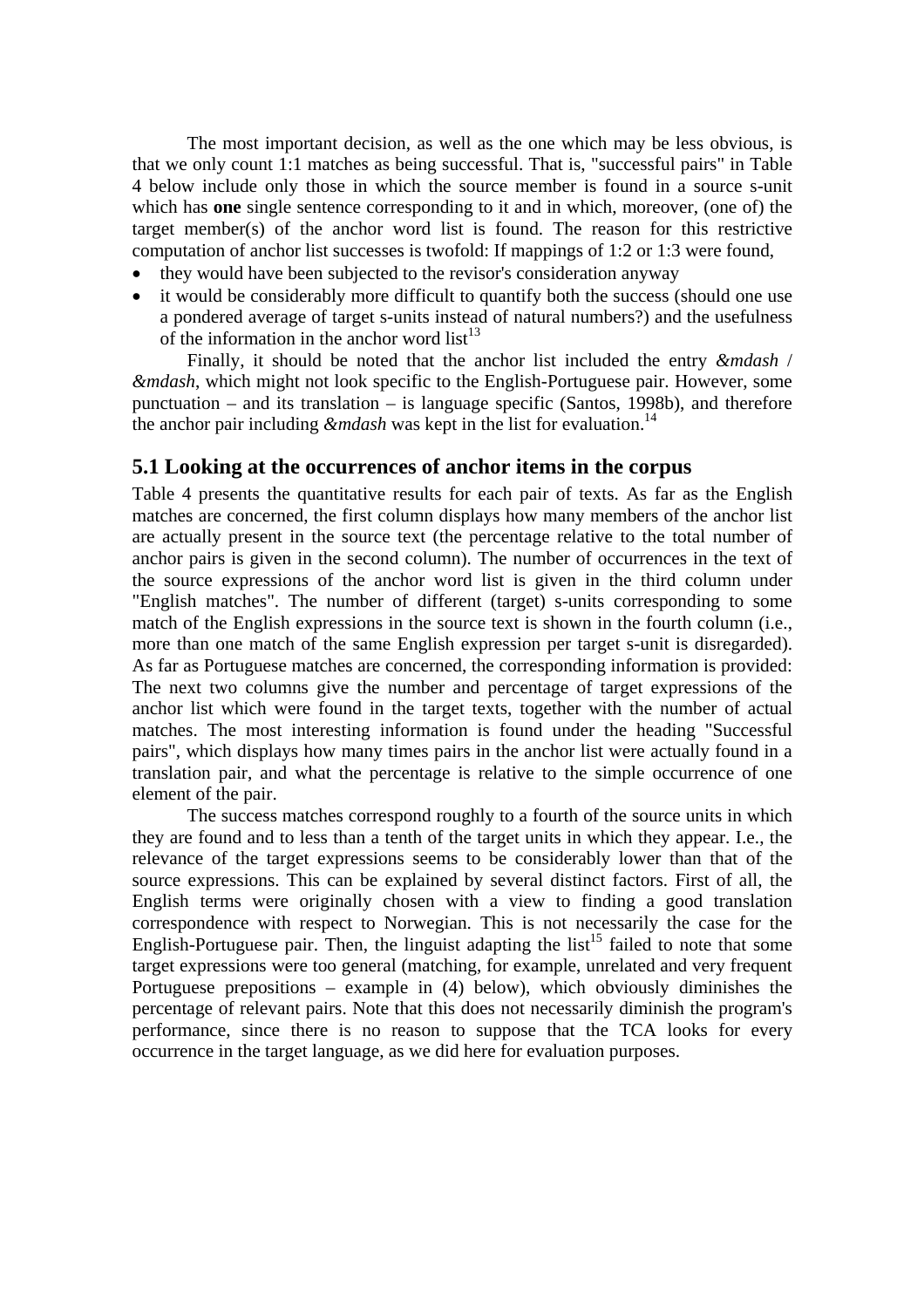| Text            |     |             | English matches |         |             |     | Portuguese matches | Successful pairs |        |        |  |
|-----------------|-----|-------------|-----------------|---------|-------------|-----|--------------------|------------------|--------|--------|--|
|                 |     | anchor list |                 | s-units | anchor list |     | s-units            | number           | source | target |  |
| ABR1            | 695 | 68%         | 7,194           | 6,454   | 780         | 76% | 50,226             | 3,585            | 49.8%  | 7.1%   |  |
| AH1             | 655 | 64%         | 6,865           | 6,206   | 723         | 71% | 51,147             | 2,981            | 43.4%  | 5.8%   |  |
| AT1             | 624 | 61%         | 5,988           | 5,361   | 739         | 72% | 48,585             | 3,177            | 53.1%  | 6.5%   |  |
| BC1             | 700 | 68%         | 4,646           | 3,933   | 795         | 78% | 38,381             | 2,500            | 53.8%  | 6.5%   |  |
| DL1             | 609 | 60%         | 6,400           | 5,783   | 716         | 70% | 45,860             | 3,328            | 52.0%  | 7.3%   |  |
| DL <sub>2</sub> | 623 | 61%         | 7,014           | 6,375   | 739         | 72% | 48,279             | 2,761            | 39.4%  | 5.7%   |  |
| FF1             | 690 | 68%         | 6,063           | 5,246   | 776         | 76% | 39,095             | 2,505            | 41.3%  | 6.4%   |  |
| JB1P            | 616 | 60%         | 6,056           | 5,434   | 737         | 72% | 47,353             | 3,507            | 57.9%  | 7.4%   |  |
| JB1PP           | 616 | 60%         | 6,063           | 5,437   | 758         | 74% | 42,989             | 2,866            | 47.3%  | 6.7%   |  |
| JH1             | 623 | 61%         | 5,040           | 4,417   | 743         | 73% | 39,991             | 2,996            | 59.4%  | 7.5%   |  |
| MA1             | 615 | 60%         | 5,448           | 4,833   | 735         | 72% | 39,231             | 3,011            | 55.2%  | 7.7%   |  |
| NG1             | 675 | 66%         | 6,536           | 5,857   | 746         | 73% | 43,566             | 3,717            | 56.9%  | 8.5%   |  |
| PDJ3            | 718 | 70%         | 7,632           | 6,910   | 803         | 79% | 55,941             | 4,072            | 53.4%  | 7.3%   |  |
| RDO1            | 538 | 53%         | 6,522           | 5,980   | 665         | 65% | 43,813             | 3,880            | 59.5%  | 8.8%   |  |
| ST1             | 692 | 68%         | 6,024           | 5,318   | 786         | 77% | 49,826             | 2,781            | 46.1%  | 5.6%   |  |
| WB1             | 629 | 62%         | 4,662           | 4,030   | 728         | 71% | 32,463             | 2,675            | 57.4%  | 8.2%   |  |
| Average         | 645 | 63%         |                 |         | 748         | 73% |                    |                  | 51.6%  | 6.6%   |  |

*Table 4.* Coverage of the anchor list for the English-Portuguese corpus

In any case, we find a significant number of matches, even if several pairs (at least around a fourth) do not appear in the files. If we divide the number of successes by the number of pairs whose source expression is present in the source text, we get on average 5 matches per pair. Later on we will look more closely at the significance of some elements of the anchor list.

Still, the number of successful pairs in Table 4 does not really offer a good illustration of the contribution of the anchor list, since they take each success independently of the place it occurs in. For example, for a particular s-unit there might be 10 successful matches with ten different pairs, while for another not a single one. This means that the values in the last two columns do not express the percentages of sunits that received positive match in the anchor list, but simply the percentage of occurrence of (source or target) expressions that have been useful for alignment.

So, we made our program also count the (target) s-units for which there was one or more matches for any anchor pair (i.e., the s-units which corresponded to success in finding both the source expression and the target expression). The program also provided the percentage of s-units in terms of the number of translation pairs in the file. These results, which are much easier to interpret, are displayed in Table 5: The first column shows the number of matching anchor-list pairs (after restructuring), and the percentage is given in column 2. The third column shows the number of s-units which had one or more successful matches in the anchor list, and column 4 lists the total number of translation pairs in each file (counted in the target file) for ease of reference. Column 5 is simply the result of dividing the value of column 3 by that of column 4, giving the percentage of translation pairs with successful matches in the anchor list.

We see from this table that the great majority of sentences have hits in the anchor pairs, which may indicate that, when a pair actually occurs in the text, it gives some positive result for the alignment process.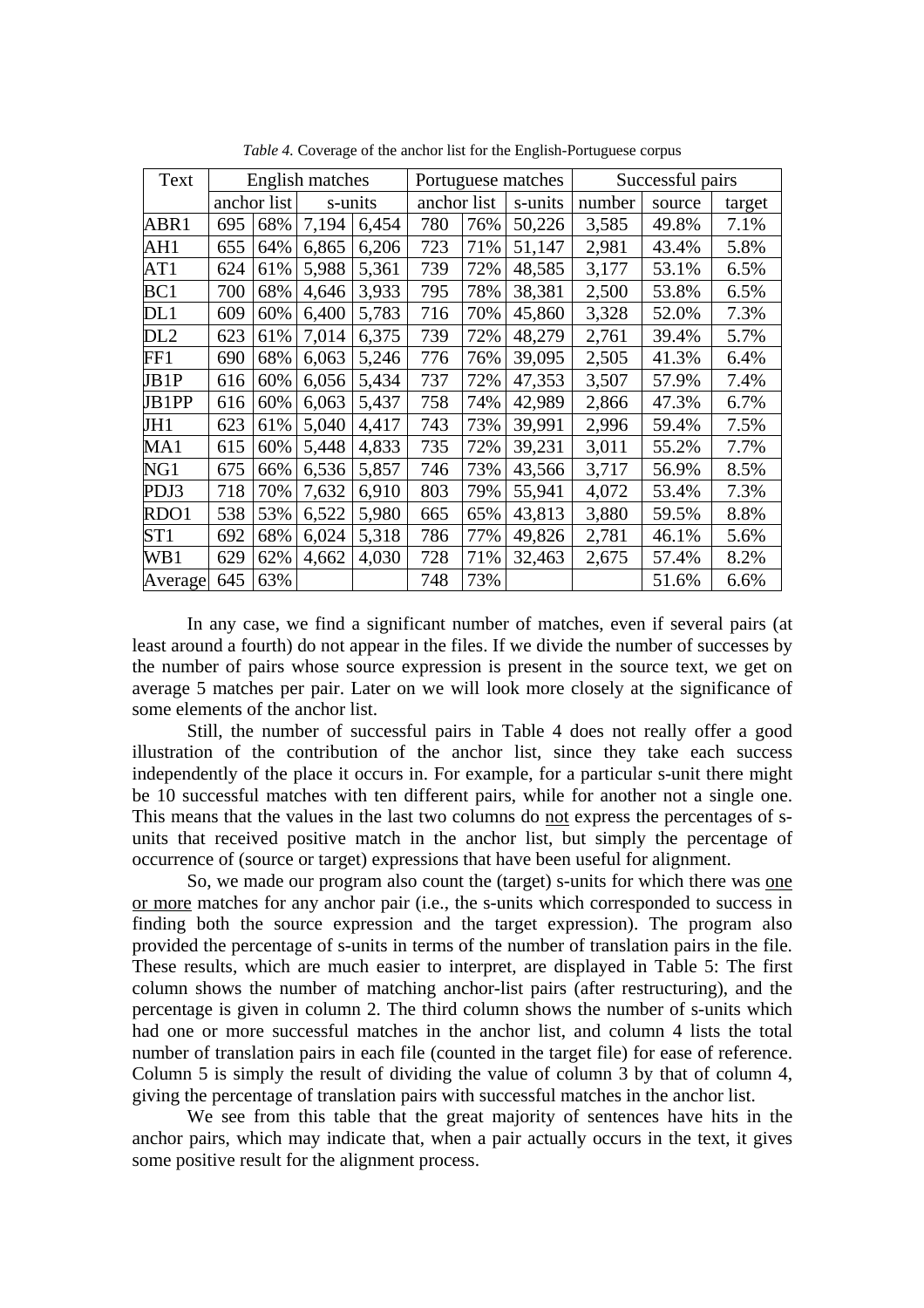| Text    | <b>Successes</b> |             |         |       |      |  |  |  |  |  |  |
|---------|------------------|-------------|---------|-------|------|--|--|--|--|--|--|
|         |                  | anchor list | s-units | total | $\%$ |  |  |  |  |  |  |
| ABR1    | 563              | 55%         | 1014    | 1139  | 89%  |  |  |  |  |  |  |
| AH1     | 488              | 48%         | 1069    | 1263  | 85%  |  |  |  |  |  |  |
| AT1     | 496              | 49%         | 1030    | 1102  | 93%  |  |  |  |  |  |  |
| BC1     | 557              | 55%         | 823     | 893   | 92%  |  |  |  |  |  |  |
| DL1     | 492              | 48%         | 783     | 855   | 92%  |  |  |  |  |  |  |
| DL2     | 482              | 47%         | 1120    | 1307  | 86%  |  |  |  |  |  |  |
| FF1     | 512              | 50%         | 706     | 713   | 99%  |  |  |  |  |  |  |
| JB1P    | 479              | 47%         | 882     | 934   | 94%  |  |  |  |  |  |  |
| JB1PP   | 464              | 45%         | 879     | 927   | 95%  |  |  |  |  |  |  |
| JH1     | 490              | 48%         | 572     | 584   | 98%  |  |  |  |  |  |  |
| MA1     | 508              | 50%         | 711     | 730   | 97%  |  |  |  |  |  |  |
| NG1     | 526              | 51%         | 653     | 702   | 93%  |  |  |  |  |  |  |
| PDJ3    | 586              | 57%         | 970     | 1041  | 93%  |  |  |  |  |  |  |
| RDO1    | 430              | 42%         | 1221    | 1396  | 87%  |  |  |  |  |  |  |
| ST1     | 521              | 77%         | 870     | 1204  | 72%  |  |  |  |  |  |  |
| WB1     | 515              | 50%         | 719     | 853   | 84%  |  |  |  |  |  |  |
| Average | 506              | 50%         |         |       | 91%  |  |  |  |  |  |  |

*Table 5.* Coverage of the successful anchor pairs in terms of anchor list and s-units

#### **5.2 Looking at some anchor pairs in particular**

We expect, however, that not all anchor pairs have the same import, and in fact we see from Table 5 that, on average, only half of them work for each text. That is why we wanted to take a closer look at the results.

From a rough inspection of the results, and along with more accurate pairs, the two following cases were easy to detect:

- systematic translations were forgotten (like the weapon sense of *arm*\* or the *artist\** continuation of *art\**)
- translation involves too much restructuring, due to language differences, so that lexical clues are not the right place to look (as is the case of *I* or *be*).

In order to look more closely at the results, we selected several frequent cases – pairs that were most successful (in absolute terms) – and looked at their distribution in the different texts. Table 6 shows the number of occurrences in the English source and those that corresponded to a match in the Portuguese translation. Texts in the Brazilian variant are identified in bold in the table.

Table 6 shows that some pairs are more useful than others, and also how this may vary for individual texts. Although we have to leave a detailed discussion of these results for another forum, we provide here some preliminary comments.

One case that is worth discussing is *I*/*eu*, which is interesting in that *eu* is considerably more rare in Portuguese (being a null subject language) than *I* in English. One can, however, notice that there is a considerable difference in utility (or translation correspondence) from text to text, and even note that, as expected, in the Brazilian variant there is a less marked tendency to dispose of the personal pronoun than in European Portuguese.

The opposite happens with dashes (coded *&mdash*;) in terms of relative frequencies: dashes are used much more frequently in Portuguese than in English. It is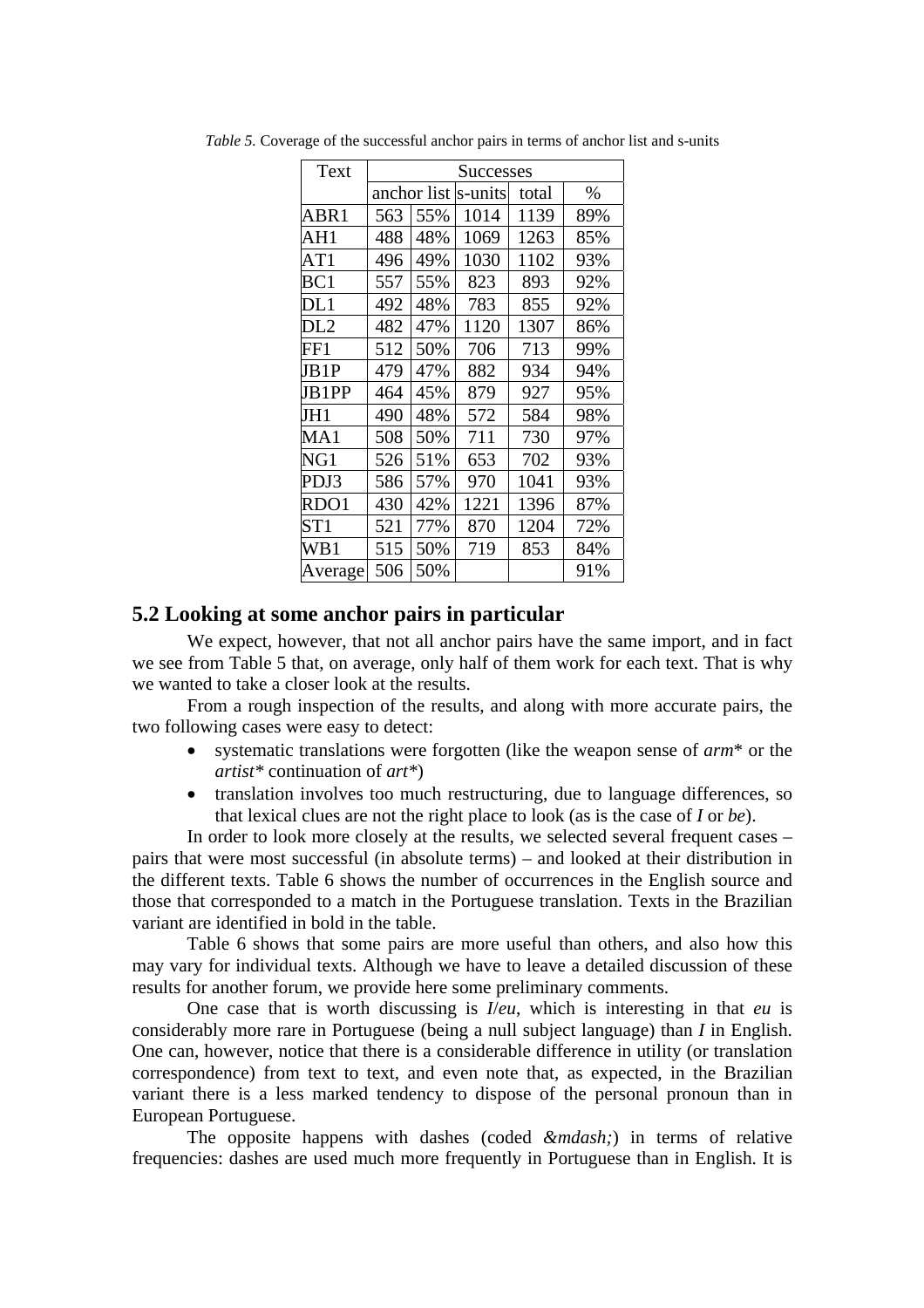interesting to argue for a different behaviour of the aligner in such cases, i.e., a different weighting of pairs related to criteria such as these. (The lower the frequency of the target item, the higher the probability that, being there, it is a translation of the source term.)

| pair          | AB  | AН             | $\bf AT$ | <b>BC</b>      | D1  | D2             | FF             | $\bf{JB}$      | <b>JB</b> | JH             | MA             | <b>NG</b> | PD  | RD  | <b>ST</b>      | WB             |
|---------------|-----|----------------|----------|----------------|-----|----------------|----------------|----------------|-----------|----------------|----------------|-----------|-----|-----|----------------|----------------|
| —             | 57  | 65             | 53       | 66             | 66  | 36             | 8              | 37             | 37        | 8              | $\overline{7}$ | 130       | 17  | 436 | 20             | 36             |
| —             | 247 | 454            | 343      | 305            | 236 | 507            | 12             | 47             | 130       | 36             | 33             | 127       | 210 | 445 | 389            | 234            |
|               | 16  | 25             | 46       | 50             | 22  | 22             | 10             | 30             | 33        | 7              | 6              | 107       | 7   | 426 | $\overline{4}$ | 32             |
| 's            | 82  | 75             | 38       | $\overline{2}$ | 40  | 71             | 11             | 98             | 92        | $\overline{0}$ | 69             | 50        | 67  | 62  | 39             | 16             |
| é, está       | 504 | 520            | 300      | 304            | 320 | 432            | 100            | 576            | 608       | 236            | 584            | 264       | 504 | 316 | 504            | 144            |
|               | 30  | 35             | 12       | $\overline{2}$ | 21  | 27             | 3              | 55             | 57        | $\overline{0}$ | 33             | 29        | 34  | 33  | 15             | 11             |
| I             | 238 | 171            | 73       | 84             | 43  | 115            | 39             | 316            | 316       | 11             | 217            | 110       | 124 | 322 | 80             | 205            |
| eu            | 105 | 61             | 32       | 20             | 11  | 39             | $\mathbf{1}$   | 85             | 122       | $\overline{4}$ | 37             | 53        | 35  | 109 | 43             | 71             |
|               | 87  | 40             | 19       | 17             | 8   | 19             | 1              | 62             | 104       | 3              | 32             | 43        | 22  | 94  | 30             | 63             |
| be            | 65  | 92             | 41       | 21             | 65  | 66             | 64             | 54             | 54        | 48             | 38             | 61        | 80  | 24  | 61             | 19             |
| ser, estar    | 172 | 116            | 132      | 60             | 152 | 120            | 84             | 172            | 248       | 160            | 116            | 172       | 172 | 68  | 220            | 60             |
|               | 18  | 17             | 14       | 5              | 13  | 9              | 9              | 19             | 29        | 15             | 11             | 24        | 20  | 3   | 8              | 11             |
| been          | 62  | 45             | 33       | 21             | 53  | 42             | 62             | 28             | 28        | 35             | 13             | 41        | 55  | 19  | 45             | 24             |
| sido,         | 64  | 36             | 40       | 64             | 72  | 48             | 28             | 40             | 64        | 72             | 32             | 36        | 100 | 68  | 84             | 12             |
| estado        | 13  | $\overline{0}$ | 7        | 7              | 10  | $\overline{4}$ | 5              | $\overline{4}$ | 11        | 10             | $\overline{4}$ | 5         | 18  | 6   | 7              | $\overline{2}$ |
| could         | 29  | 19             | 48       | 18             | 33  | 41             | 45             | 25             | 25        | 54             | 13             | 33        | 68  | 46  | 32             | 21             |
| podia.*, etc. | 132 | 120            | 216      | 96             | 114 | 66             | 168            | 126            | 138       | 180            | 42             | 222       | 180 | 150 | 108            | 90             |
|               | 12  | 10             | 28       | 8              | 7   | 6              | 18             | 10             | 9         | 24             | 6              | 20        | 25  | 19  | 9              | 10             |
| is            | 65  | 51             | 14       | 41             | 29  | 47             | 25             | 60             | 60        | 53             | 130            | 25        | 45  | 19  | 35             | 21             |
| é, está       | 504 | 520            | 300      | 304            | 320 | 432            | 100            | 576            | 608       | 236            | 584            | 264       | 504 | 316 | 504            | 144            |
|               | 34  | 29             | 12       | 26             | 13  | 17             | 7              | 38             | 41        | 28             | 69             | 17        | 24  | 15  | 16             | 11             |
| his           | 81  | 81             | 167      | 142            | 66  | 57             | 157            | 59             | 59        | 158            | 37             | 95        | 153 | 95  | 99             | 94             |
| seu*,         | 220 | 272            | 488      | 364            | 264 | 212            | 268            | 124            | 364       | 360            | 136            | 488       | 496 | 272 | 208            | 224            |
| dele*         | 19  | 12             | 64       | 52             | 24  | 13             | 37             | 7              | 23        | 61             | 12             | 44        | 60  | 25  | 15             | 26             |
| there         | 52  | 54             | 42       | 23             | 47  | 44             | 43             | 38             | 38        | 47             | 64             | 58        | 51  | 79  | 23             | 31             |
| lá, ali       | 144 | 88             | 84       | 32             | 124 | 120            | 28             | 172            | 68        | 36             | 80             | 112       | 140 | 180 | 152            | 68             |
|               | 14  | 11             | 5        | $\overline{2}$ | 14  | 7              | $\overline{2}$ | 11             | 10        | 8              | 8              | 21        | 10  | 18  | 3              | 6              |

*Table 6.* The distribution of some frequent anchor pairs

It is, however, also possible to see great variation without having either a significant frequency reduction or increase of the corresponding terms in the two languages, as the cases of *been* and *sido/estado* show. More detailed studies of the subtleties of the translation into Portuguese of *could* and of *there* can be found, respectively, in Santos (1998a) and Ebeling & Oksefjell (1998).

#### **5.3 Looking at some instances of successful matches**

One thing worth noticing is that, even though much of the data presented above could be explained with some linguistic ingenuity, it is not the case that all instances that were counted as successful matches are actually linguistically motivated. In fact, it was easy to detect three interesting situations from a crude inspection of the results:

First, even though the result might be correct, some of the resulting pairs "succeeded" without any sort of linguistic motivation; cf. (1) - (4):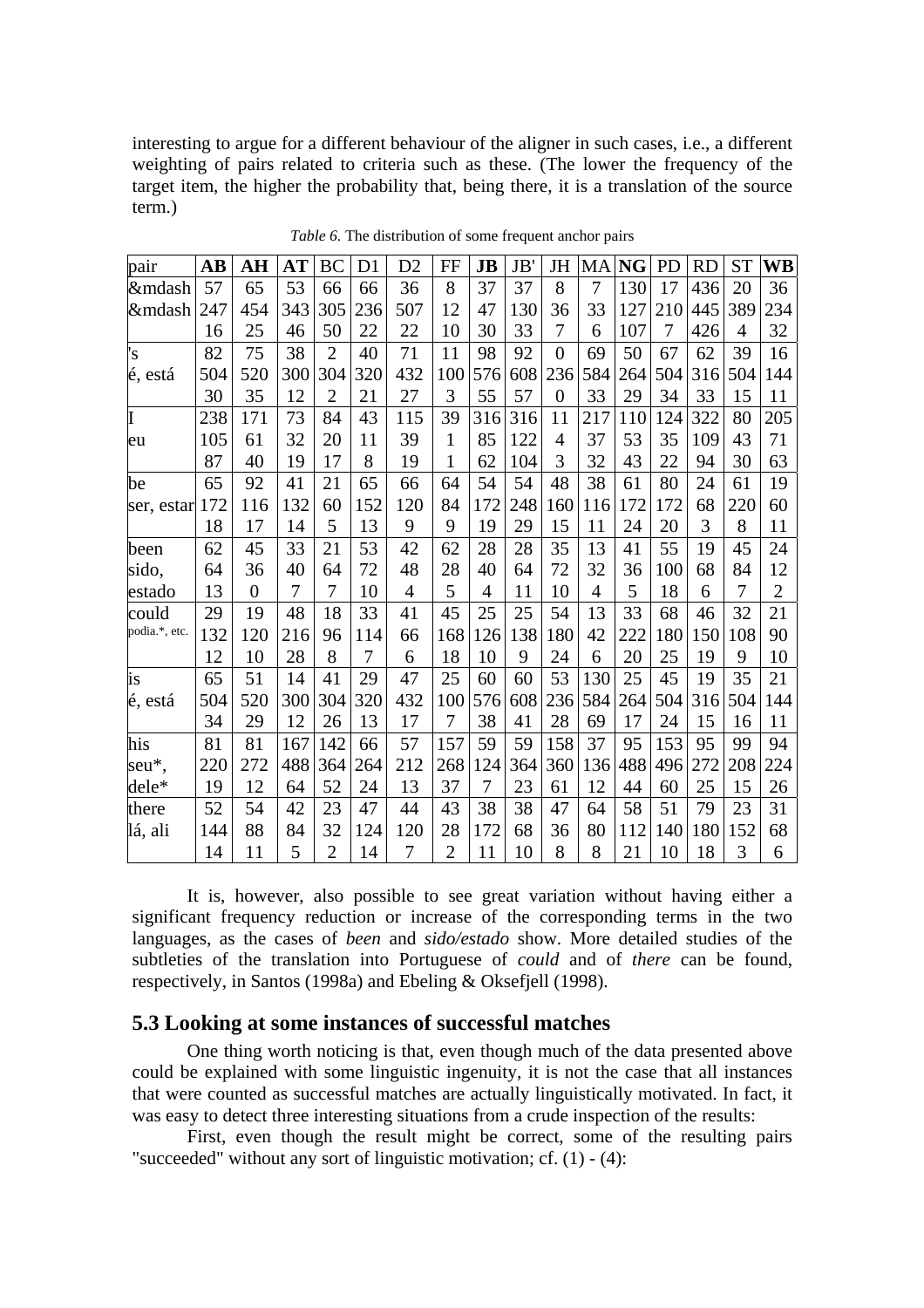- (1) little / pequen.\*?: *À sua frente, pelo lado esquerdo do caminho, ia um grupo de crianças, a mais velha a empurrar um carrinho, com duas crianças mais pequenas, uma de cada lado, agarradas ao varão.* (Translation of: Ahead of him, trudging along on the left of the path, was a little group of children, the eldest girl wheeling a pushchair with two smaller children, one each side of her, clutching the bars, PDJ3)
- (2) be / ((ser)|(estar)): *Lá um ser* ('being', n.) *humano sempre será um estranho, jamais "pertencerá".* (Translation of: In there, one will always **be** a stranger, will never "belong", ABR1)
- (3) look.\*? / olh.\*?: *Não há quebra-luz, apenas a lâmpada por cima que dá à minha cara um aspecto pálido e doentio, com olheiras.*(Translation of: There 's no shade on the light, just a bare bulb overhead, which makes my face **look** pallid and ill, with circles under the eyes, MA1.)
- (4) couple.\*? / par.\*?: *Depois de alguns anos para* ('for') *se estabelecer, ele começa a escrever.* (Translation of: After a **couple** of years to settle down he begins to write again, ABR1).

Secondly, it was also noted that the use of the Kleene star, instead of a more rigid morphologically closed list, allowed for correct matches which would certainly not have been listed by a linguist (due to considerations of frequency), as is the case of (5)- (6). Incidentally, a particularly valuable feature of the anchor list format was the ease of specifying cross-categorial translations (i.e., part-of-speech change in the translation).

- (5) buil.\*? / constru.\*?: *Terminada a obra, os construtores serão mortos.* (Translation of: Once the job is finished the **builders** are killed, ABR1.)
- (6) crim.\*? / crim.\*?: *Então, perto do final de 1347, uma pequena frota de cerca de uma dúzia de galeras genovesas chegou à Sicília vinda de um lugar distante, talvez da Criméia, e em poucos dias a população de Messina começou a morrer às centenas.* (Translation of: Then, towards the end of 1347, a small fleet of about a dozen Genoan galleys arrived in Sicily from somewhere far away, perhaps the **Crimea**, and within a few days the people of Messina began to die in their hundreds, ABR1)

Thirdly, example (7) displays a match which works despite the linguistic data it is supposed to mirror and/or despite the inaccurate translation. In fact, *earlier* in (7) was translated simply by *cedo* ('early'), leaving out the comparison (a literal translation would use *mais cedo*), but the fact that one has chosen to simply list the absolute form made the anchor pair more useful.

(7) earli.\*? / cedo: *Ela trabalhava mais que qualquer um, acordava cedo* ('early')*, era a que ia dormir mais tarde.* (Translation of: She worked harder than anybody else, got up **earlier**, came to bed long after the others, ABR1)

In conclusion, it was possible to detect several pairs that led to "successes" without having been thought of as pairs beforehand. In some cases this increases performance, in others it diminishes it. Without looking at every pair that counted as a success, it is difficult to estimate the actual percentage of these cases.

The overall performance of the aligner did not appear significantly diminished, though, since, as mentioned above, there can be many possible unrelated "successes" for each s-unit. This rather illustrates that the TCA's approach, while not 100% linguistically motivated, seems to compensate on accounts of both simplicity and robustness.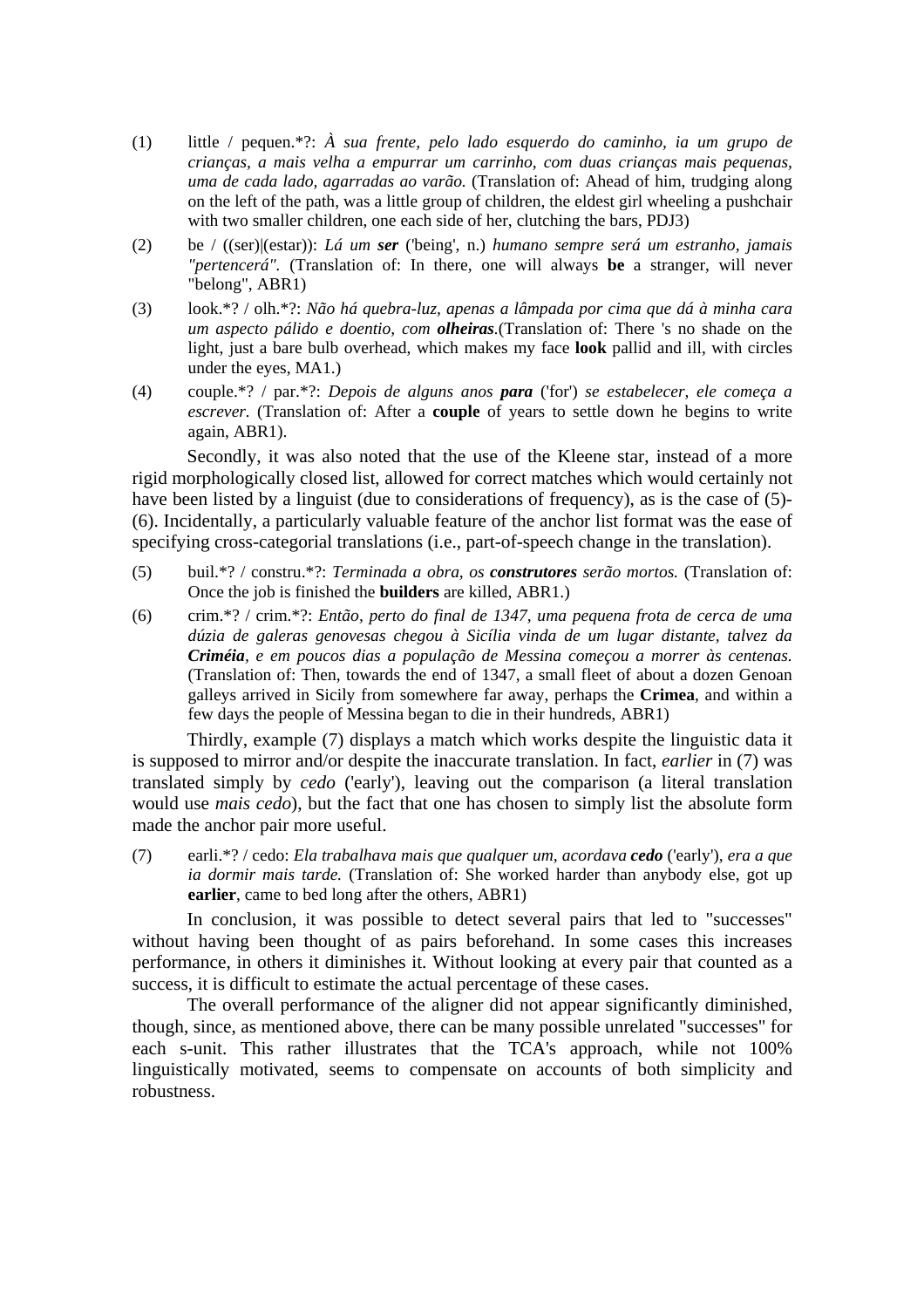## **6. Concluding remarks**

Even though it was already known from the beginning that the TCA had been of extreme help in aligning the English-Portuguese texts of the ENPC, we think that the evaluation performed was interesting.

On the one hand, it measures the actual consequences of using this particular program for a given language pair, which is something that had not been done before. It is then up to the individual user to decide whether s/he should use this tool in his or her project.

On the other hand, this investigation also gives origin to some reflections concerning the evaluation process proper and the role of language dependency in NLP tools:

- One of the undeniable conclusions of the present study is, in fact, that it is a time-consuming and complex task to evaluate a particular program, and that it is often necessary to create auxiliary tools to evaluate it. It is, therefore, understandable that, in most cases, tool developers have no time to implement a thorough evaluation of the tools they develop because they employ their time in improving them (adding more functionalities, for example), not evaluating them. It is, therefore, understandable that, in most cases, tool developers have no time to implement a thorough evaluation of the tools they develop. Furthermore, it is often unclear whether the time used in this kind of evaluation is worthwhile, given that the program has a satisfactory behaviour for the task it was meant to perform.
- While adapting a particular language-dependent tool for other typologically similar languages, it seems that performance degradation is rarely so severe that it prohibits reuse of the tool. It is, however, seldom quantified what the changes are, and how well the "new" tool works when adapted to the new language (in this case, new pair of languages). That is why the present study may be interesting beyond the particular tool and pair of languages considered.
- Our preliminary conclusion is that even language-dependent tools rely to a lesser extent on languages than one would expect. Therefore, it is often feasible (and useful from an engineering point of view) to adapt that program to similar languages without considerable loss of performance. But see Santos (in press) for a more detailed discussion of language dependency and its methodological consequences.

As to the particular work reported here, we note that there are two other ways in which we could proceed for a thorough evaluation of the TCA for the English-Portuguese language pair:

- The first way would be to experiment with the constitution of the anchor list, creating new anchor lists, including for instance only the 20 most frequent pairs, or only the translations of the most frequent English content words, and compare the performances obtained.
- The second way would be to apply new texts and their translations to the TCA, and see whether this would result in any appreciable decrease in performance.

Unfortunately, both tasks will have to wait for another occasion, since they amount to considerable work.<sup>16</sup> Another revealing experiment would be to mimick the whole evaluation process for the English-Norwegian pair and compare the results.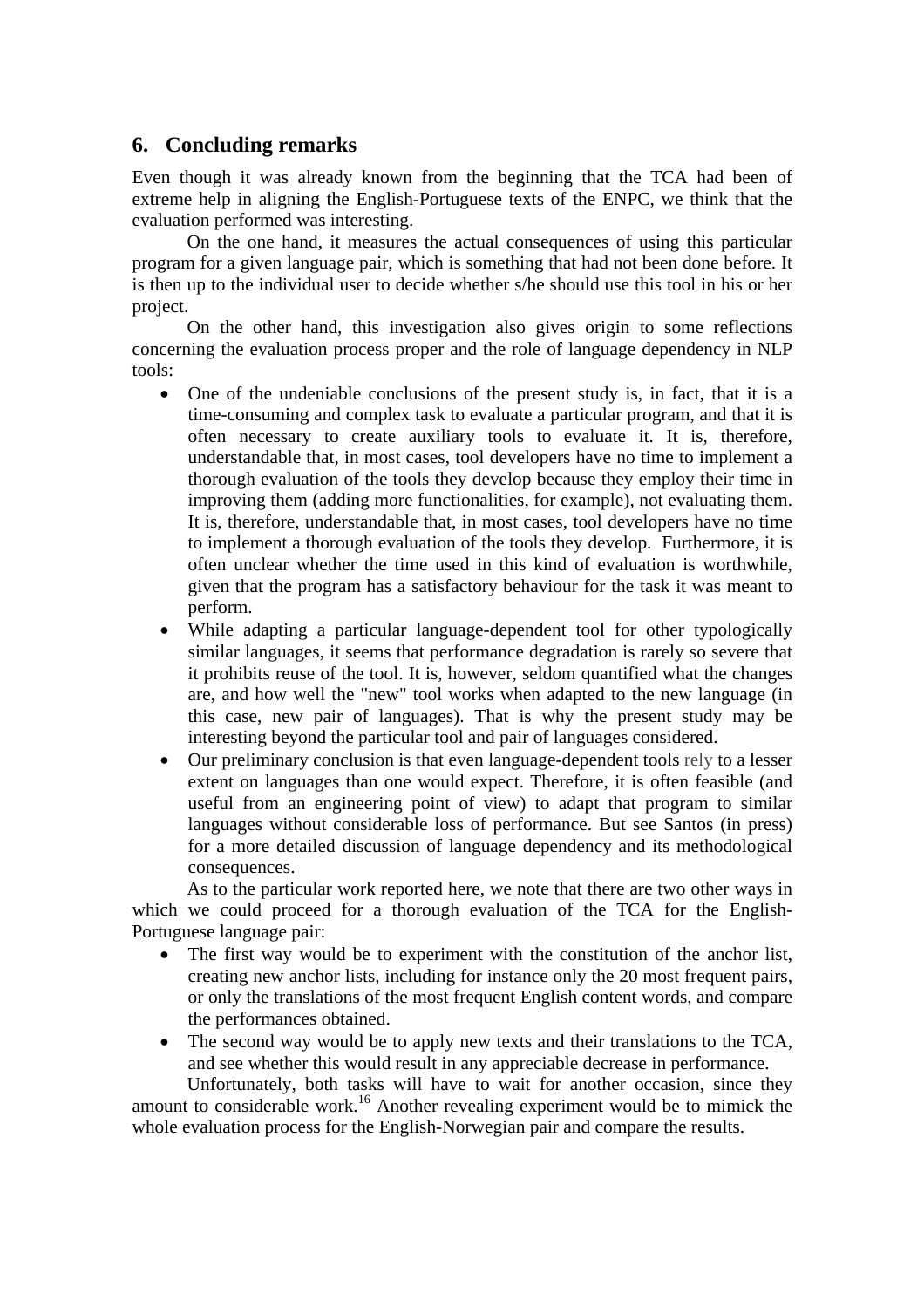### **7. Acknowledgements**

We are grateful to Knut Hofland for making his program widely available and for answering our questions about it. In addition, the present paper was considerably improved by Stig Johansson's comments on both structure and content. We also thank Ana Frankenberg-Garcia for commenting on a previous draft.

#### **Notes**

1 See http://www.portugues.mct.pt/.

 $2$  One of the English texts has been counted twice since two translations of it have been included in the corpus; one into European Portuguese and one into Brazilian Portuguese. For a complete list of authors and texts in the corpus see the ENPC homepage at http://www.hf.uio.no/iba/prosjekt/. For a more detailed description of the ENPC, see Johansson et al. (1999).

<sup>3</sup> This is the original format of the TCA wordlist. "\*" means truncation, "/ "separates source and target items, "," separates items inside each language.

<sup>4</sup> In other words, the total number of matrices in the text.

 $<sup>5</sup>$  The first line of underscored numbers gives the number of characters in each Portuguese sentence, the</sup> second line the sentence number. The vertical italicized lines give the sentence number of each English sentence and its length in number of characters.

<sup>6</sup> We assume that the percentage of s-units inspected is equal to the percentage of matrices shown, therefore computing the present numbers by multiplying the total number of s-units by the percentage of matrices to check (displayed in Table 1). This is an approximation, because the same s-unit can belong to two contiguous matrices.

 $<sup>7</sup>$  It is important to note that in the process described so far, so called skip-attributes had already been</sup> inserted in the text files. Skip attributes are commands for the program to "skip" a particular sentence, and they are one of the few tags and attributes added by the ENPC project to the basic recomendations put forward by the Text Encoding Initative (Sperberg-McQueen & Burnard, 1994). The purpose of skipattributes (in either language) is to mark that a sentence has not been translated, or has been invented. Although this is a sort of human intervention, it is hard to quantify, because it is usually inserted in an interactive mode when and if the program does not manage to continue. Here we have chosen to disregard them.

8 These differences were computed automatically with the help of a simple Perl program (compara\_alinhamento.pl), running after the Unix command diff was invoked between the resulting files.

 $9$  Assuming that for each matrix to be observed, 3-4 sentences have to be read by the human reviewer, this means a fourth of all sentences present in the matrices. Then, only half the matrices are revised:  $\frac{1}{2}*1/4=1/8$ 

<sup>10</sup> Knut Hofland (p.c.) revised and improved the list, using a program that computed a threshold of usefulness for very frequent items, and removing those which would not help the alignment.

<sup>11</sup> The "." and the parentheses in the reformulation are simply the rendition of the same semantics in Perl syntax and have no significance for the success of the pattern matching.

From the unwrapping we see clearly that, given that Portuguese has more verbal inflections than English (whereas the opposite happens to Norwegian), one should have written the pairs has/tem and have, 've/tenho, tens, temos, têm instead.

 $^{13}$  For example, one would expect the presence of the target member of the pair in a sentence contiguous to the right one (the one in the final alignment) as a measure of the negative influence a particular wordpair would have. When one sentence is aligned with two sentences, one of which would quantify as success in terms of our computations, one could expect a favourable import from the anchor word list if the alignment is right, and the opposite if it is not right. So, a good measure of the anchor list doings would have to take into account the percentage of e.g. 1:2 alignments that were correct. To do this would most probably require mimicking the way the program works, which is outside the scope of the present paper.

 $14$  In fact, even "invariants" such as numbers can actually result in a different translation. Floors are counted differently in different languages: ground floor in Portuguese is Norwegian first floor; soccer's first division in Norway is second division in Portugal; a person measured in feet will not have a